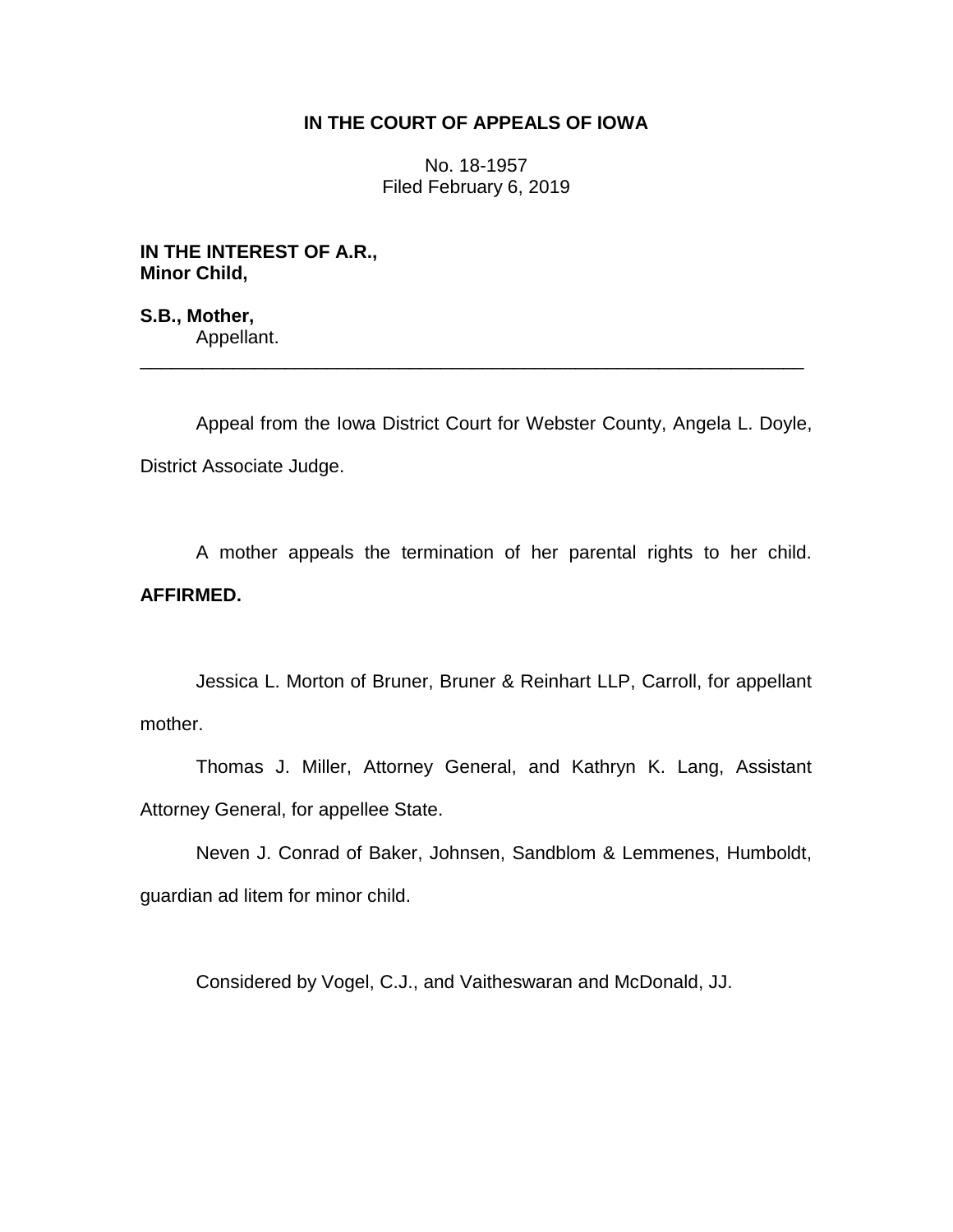## **VAITHESWARAN, Judge.**

A mother appeals the termination of her parental rights to her child, born in 2014. She contends (1) the State failed to prove the grounds for termination cited by the district court and (2) termination was not in the child's best interests.

## *I***.** *Grounds for Termination*

 $\overline{a}$ 

The district court terminated the mother's parental rights pursuant to two statutory provisions. We may affirm if we find clear and convincing evidence to support either of the grounds. *In re A*.*B*., 815 N.W.2d 764, 774 (Iowa 2012). We focus on Iowa Code section 232.116(1)(h) (2017), which requires proof of several elements, including proof the child cannot be returned to the parent's custody at the present time.

The department of human services became involved with the family after receiving reports the mother was using methamphetamine while caring for her children.<sup>1</sup> The mother agreed to have the child stay with his maternal grandmother. The mother subsequently tested positive for methamphetamine and failed to follow through with department-initiated voluntary services.

The State applied for a formal removal of the child from the mother's custody after she threatened to flee with him. The district court granted the application and later adjudicated the child in need of assistance.

The mother was separately the subject of a substance abuse civil commitment order. She failed to follow through with detoxification services. At the

<sup>&</sup>lt;sup>1</sup> The mother's remaining children are not a subject of this appeal. The fathers of the children also are not party to this appeal.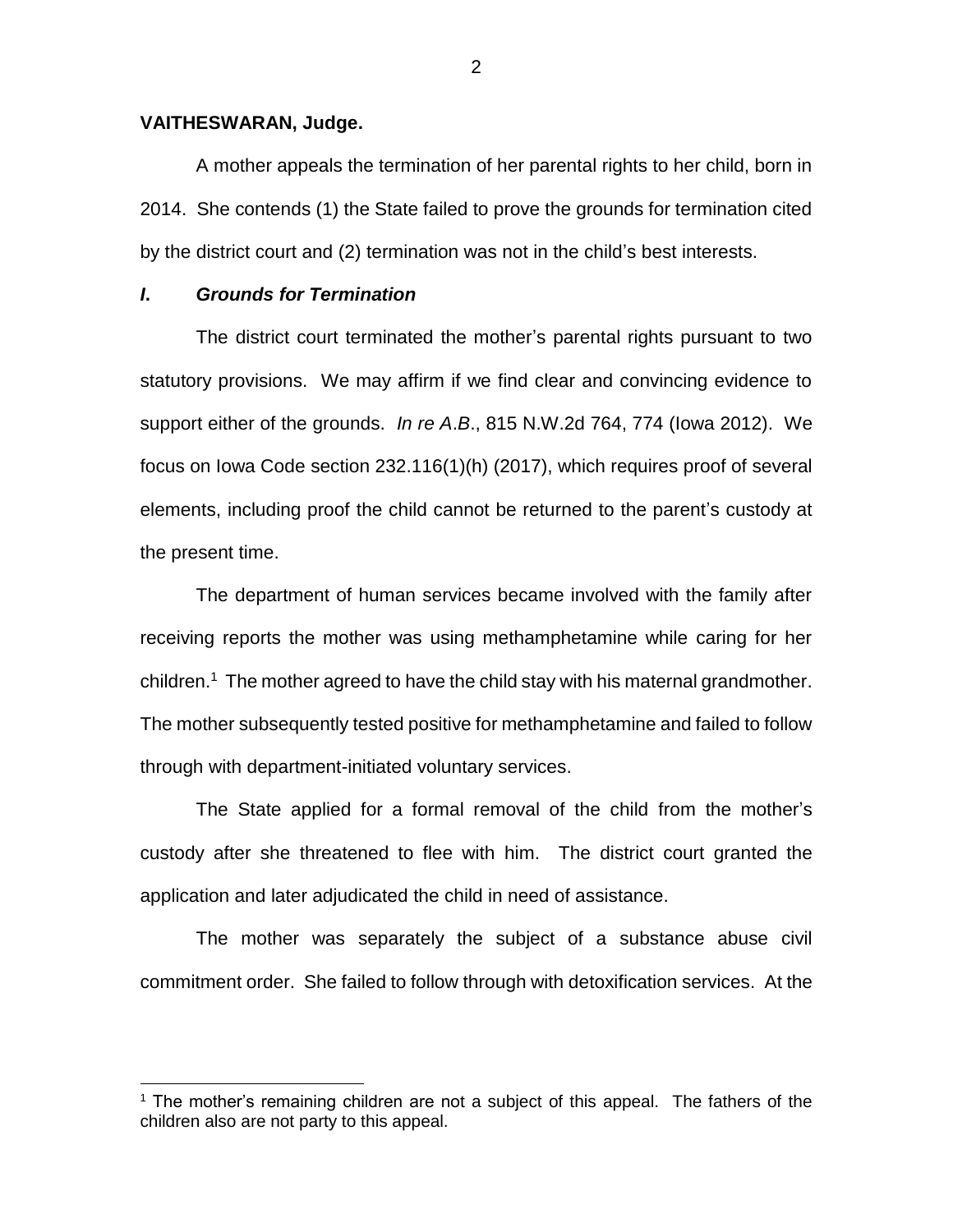same time, she curtailed contact with the department and failed to participate in approved visitation with her child. Her noninvolvement lasted for several months.

In time, the mother was admitted to an inpatient substance-abuse facility, where she exercised visitation with the child, including overnight weekend visitation.Arrangements were made to transfer the child to her care, under the supervision of facility staff. However, the mother consumed alcohol and was discharged from the facility before the transfer could be made.

The mother did not begin to provide negative drug tests until approximately one month before the termination hearing. She conceded she last used methamphetamine just two months before the termination hearing.

The department case manager expressed doubts as to the accuracy of the mother's recent results. She noted that a prescribed medication did not appear in the result and implied the urine samples may have been substituted. The mother countered that she was monitored while providing the samples. Accepting the mother's testimony, we nonetheless conclude the child could not be returned to her custody without more sustained efforts to address her addiction. As the case manager testified, "We're still dealing with the same issues that brought us into the case [eighteen] months ago." On our de novo review, we conclude the State proved by clear and convincing evidence that termination was warranted under section 232.116(1)(h).

## *II***.** *Best Interests of the Child*

Termination must serve the child's best interests. *In re M*.*W*., 876 N.W.2d 212, 224 (Iowa 2016). Although the mother testified she loved her son and he

3